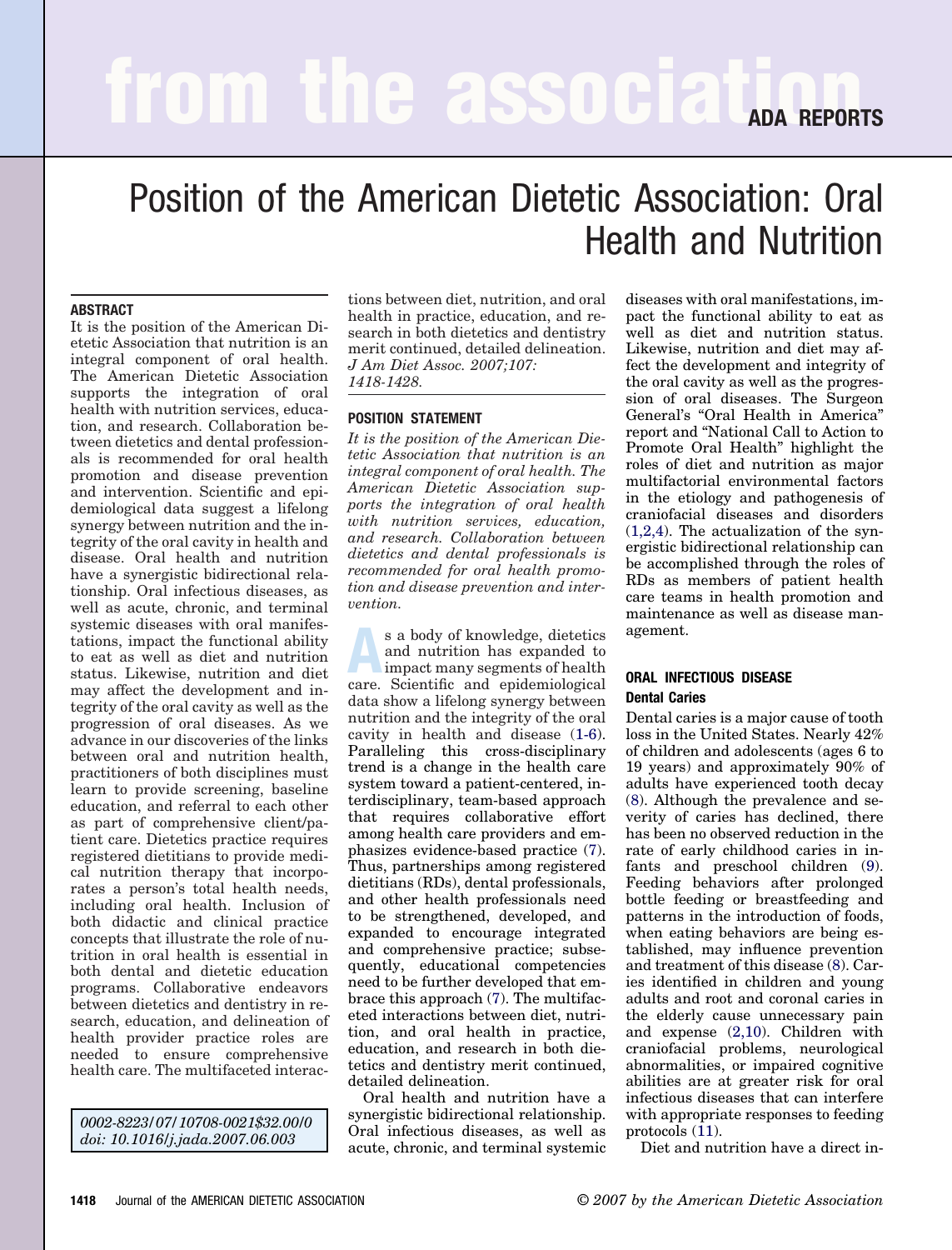**Anticariogenic:** Foods or components of foods that can raise salivary pH to an alkaline level and protect the enamel.

**Cariogenic:** Foods/drinks containing fermentable carbohydrates that can cause a decrease in salivary  $pH$  to  $<$  5.5 and demineralization when in contact with microorganisms in the mouth.

**Cariostatic:** Foods that are not metabolized by microorganisms in plaque and do not subsequently cause a drop in salivary  $pH$  to  $\leq$  5.5 within 30 minutes.

**Coronal caries:** Decay on the pit and fissure surfaces of permanent teeth.

**Dental caries (decay):** An oral infectious disease of the teeth in which organic acid metabolites produced by the metabolism of oral microorganisms lead to demineralization

and destruction of the tooth structure.

**Maxillary anterior caries or early childhood caries:** Previously called baby bottle tooth decay or maxillary anterior caries. Early childhood caries is one or more primary maxillary incisors in children that is decayed, missing, or filled.

**Edentulism:** Without teeth; complete edentulism refers to missing all teeth. Partial edentulism refers to missing several teeth.

**Gingivitis:** Inflammation of the soft tissue component of the periodontium.

**Periodontal disease:** Oral disease characterized by inflammation and destruction of the attachment apparatus of the teeth, including the ligamentous attachment of the tooth to the surrounding alveolar bone.

**Root caries (decay):** Progressive lesions that are confined to the root surface, or involve the undermining of the cemento-enamel junction, but are clinically indicated to be initiated on the root surface.

**Tooth erosion:** The gradual loss of the outside, hard surface of the tooth due to chemical, not bacterial, processes. It is most commonly associated with frequent consumption of acidic beverages or frequent vomiting or regurgitation as occurs with bulimia or gastroesophageal reflux disease.

**Figure 1.** Definitions of oral health terms.

fluence on the progression of tooth decay, a communicable yet preventable oral infectious disease [\(1\)](#page-8-0). The major components of a preventive dental regimen are designed to maintain an equilibrium in the dynamic demineralization–remineralization of the tooth surface [\(12\)](#page-8-0). Included are diet counseling, fluoride therapy [\(12,13\)](#page-8-0), use of sealants, and control of cariogenic bacteria [\(12,14\)](#page-8-0). Nutrition education by dental professionals and nutrition counseling by RDs must address dietary risk factors associated with oral disease [\(15\)](#page-8-0). The primary factors to consider in determining the cariogenic, cariostatic, and anticariogenic properties of the diet are food form (liquid, solid or sticky, slowly dissolving), frequency of consumption of sugar and other fermentable carbohydrates, nutrient composition, potential to stimulate saliva, sequence of food intake, and combinations of foods [\(15,16\)](#page-8-0). See Figure 1 for a glossary of related terms.

Tooth erosion associated with eating disorders such as anorexia nervosa and bulimia nervosa [\(17\)](#page-8-0), frequent consumption of acidic foods and beverages [\(18\)](#page-8-0), and gastroesophageal reflux [\(19\)](#page-8-0) can weaken tooth integrity and increase caries risk. Diet education and counseling for caries prevention and control should address improved dietary habits for good oral health and general health and be routine components of comprehensive dental care [\(15,20\)](#page-8-0). Medically complex patients with caries should be referred to an RD.

#### **Periodontal Disease**

Periodontal disease is an oral infectious disease involving inflammation and loss of bone and the supporting tissue of the teeth. Although the pathogenesis of periodontal disease involves bacteria and the host response to these bacteria, there are local, systemic, and behavioral factors that influence the severity and progression of the disease [\(6,21-23\)](#page-8-0). Systemic influences on disease include types 1 and 2 diabetes mellitus, stress, cardiovascular disease, osteoporosis, immune status of the host, and presence of pathogens associated with periodontal disease in the subgingival flora [\(5,6,24-26\)](#page-8-0). Behavioral risk factors associated with periodontal disease include poor oral hygiene, tobacco use, and diet [\(23,27\)](#page-8-0). Select nutrient deficiencies (eg, vitamin C and magnesium) may compromise the systemic response to inflammation and infection and alter nutrient needs [\(20,21,27\)](#page-8-0).

Nutritional status has a direct influence on the synthesis and release of cytokines and their action. Malnutrition is associated with increased needs for calories and protein to promote repletion, wound healing, and an improved immune response [\(28\)](#page-8-0). Malnutrition can cause adverse alterations in the volume, antibacterial, and physiochemical properties of saliva [\(29\)](#page-8-0). A balanced diet consistent with MyPyramid [\(www.mypyramid.](http://www.mypyramid.gov/professionals/index.html) [gov/professionals/index.html\)](http://www.mypyramid.gov/professionals/index.html) and the *Dietary Guidelines for Americans 2005* [\(www.healthierus.gov/dietaryguidelines\)](http://www.healthierus.gov/dietaryguidelines) provides for adequate intake of all nutrients including protein, vitamins C and D, folate, magnesium, and calcium. There is no evidence to support the use of supplemental intake of any nutrients beyond the Dietary Reference Intakes (DRIs) for the prevention or treatment of periodontal disease.

Positive relationships between periodontal disease and other chronic disease states, including cardiovascular disease and obesity, have been shown [\(6,24\)](#page-8-0). To date, much of the evidence has been based on epidemiological and cross-sectional retrospective data. Further research is needed to explore these relationships with risk and extent of periodontal disease and the impact of alternations in oral tissues associated with aging.

#### **MEDICALLY COMPROMISING CONDITIONS**

The oral cavity is the entry portal to the gastrointestinal tract. Thus, risks for oral problems increase with many systemic and chronic disease states, changes in health status, and/or adoption of practices that also may affect diet and nutritional status [\(3\)](#page-8-0).

As part of the comprehensive assessment of nutrition status, RDs must include a physical assessment of oral functional ability and the impact of any planned therapies on sensory and functional capacity of the oral cavity [\(30\)](#page-8-0). When providing medical nutrition therapy (MNT), RDs should consider oral manifestations of diseases and impact of medications as well as potential oral problems faced by patients who wear oral prostheses such as dentures and experience-re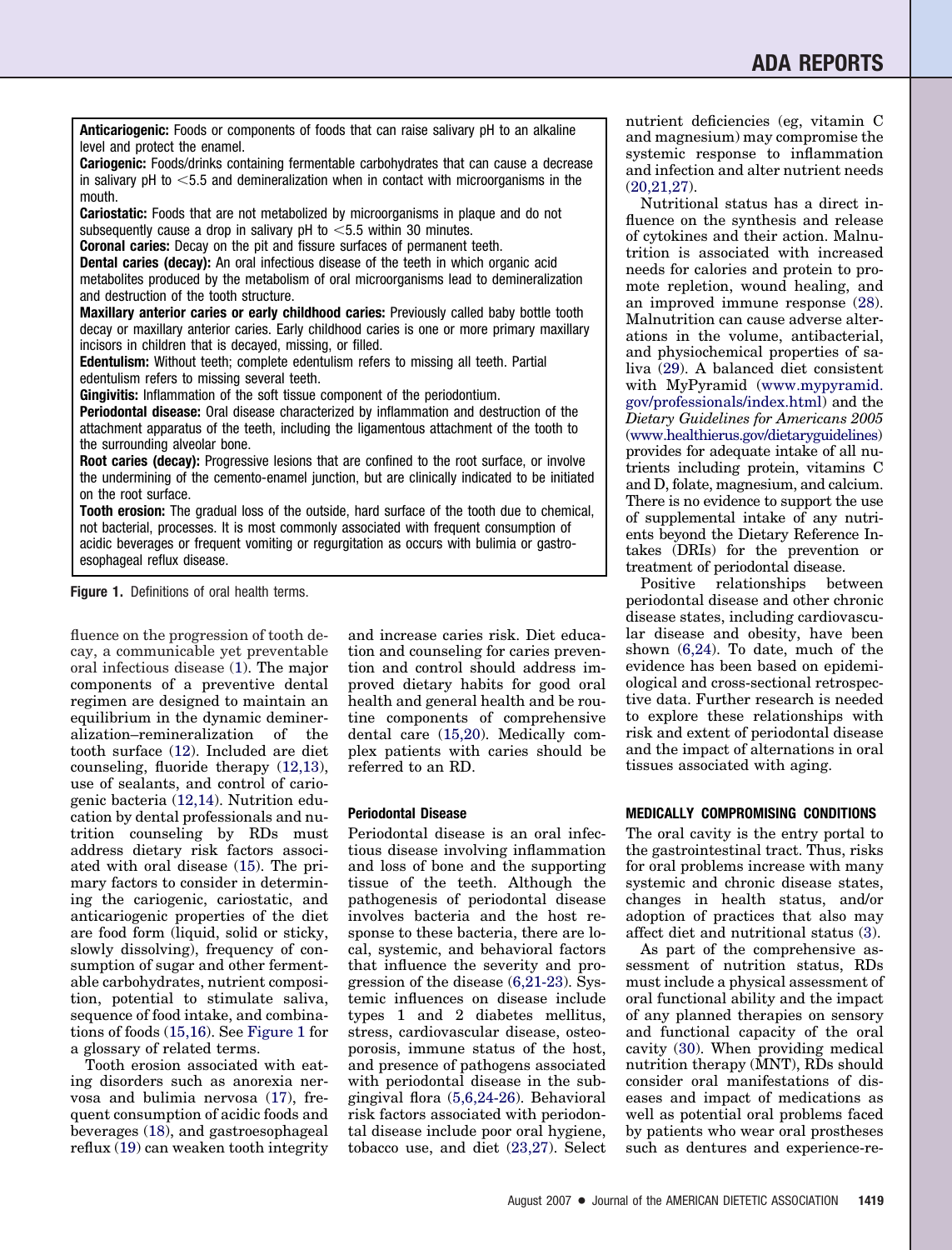lated problems [\(31\)](#page-8-0). In patients with oropharyngeal cancer, diets may require alterations in diet consistency, temperature, and composition because of side effects of therapies. Dietary management of xerostomia must include strategies for reducing caries risk.

#### **Diabetes Mellitus**

Diabetes mellitus is a chronic disease with oral and systemic manifestations. Poorly controlled diabetes (characterized by hyperglycemia, elevated hemoglobin A1c level, and increased salivary glucose) is associated with greater risk of several diseases and conditions. Microangiopathies, altered vascular permeability, and altered host response mechanisms contribute to increased risk of periodontal disease. Individuals with diabetes mellitus also are at greater risk for compromised wound healing and increased risk and severity of local infectious diseases, including fungal infections, gingivitis, periodontal and oral mucosal diseases, and caries [\(6\)](#page-8-0), as well as xerostomia, burning tongue/mouth sensations, and other dysesthesias. Caries risk is further exacerbated by xerostomia. Success of select dental procedures, including surgery and denture placements, are dependent on glycemic control, which is to a great degree contingent on diet and weight management. Periodontal disease can compromise the metabolic control of individuals with diabetes mellitus [\(6,32\)](#page-8-0). The metabolic pathways responsible for these processes deal with the catabolic nature of infections, increasing serum glucose values, and other factors [\(6,32\)](#page-8-0). Improved periodontal health in individuals with both type 1 and type 2 diabetes mellitus may lead to improved metabolic control and reduced risk of further sequelae.

Xerostomia results in a loss of protective mechanisms of saliva; salivary hyperglycemia provides a potential substrate for fungal growth. These contribute to the development of oral candidiasis, an opportunistic fungal infection commonly associated with hyperglycemia in individuals with diabetes mellitus. It is incumbent on dental professionals to screen patients with diabetes mellitus for nutrition risk and refer those at risk to an RD for MNT. The at-risk population includes individuals with poor glycemic control and those for whom dental (oral) procedures affecting their functional ability to eat are planned.

#### **Human Immunodeficiency Virus (HIV) Infection**

The American Dietetic Association's position statement on nutrition intervention in the treatment of HIV infection supports the role of MNT as a component of health care provided to individuals with HIV infection [\(33\)](#page-8-0). Because of the magnitude and impact of HIV-associated oral and systemic diseases on diet intake and nutritional status, dental intervention in conjunction with nutrition management is an essential component of care starting with diagnosis. People with HIV infection are at risk for oral diseases and their accompanying nutritional and systemic consequences, such as oral-pharyngeal fungal infections, which may cause a burning, painful mouth and dysphagia. Oral viral diseases, including herpes simplex and cytomegalovirus, may lead to chronic, painful ulcerations. These conditions, along with stomatitis, may be painful and can impact quality and quantity of oral intake [\(34\)](#page-8-0). Esophagitis and oral and esophageal candidiasis result in painful biting, chewing, and swallowing and negatively affect appetite and intake. Kaposi's sarcoma comprises oral intake as well as increases nutrient needs.

#### **Overweight and Obesity**

Overweight and obesity in adults as well as at risk of overweight and overweight in children are risk factors for several chronic diseases, including type 2 diabetes mellitus, cardiovascular disease, hypertension, dyslipidemia, and metabolic syndrome. Relationships between weight status and oral health are a growing area of research. Genco and colleagues [\(6\)](#page-8-0) proposed a model in which obesity is a predictor of periodontal disease and insulin resistance as a result of the proinflammatory state caused by obesity. Studies have shown significant positive correlations between abdominal obesity and body mass index with periodontal disease [\(35,36\)](#page-8-0) in older adolescents [\(36\)](#page-8-0) and adults [\(35\)](#page-8-0). However, the research to date has been

cross-sectional in design [\(6,35,36\)](#page-8-0). Despite the positive relationships between anthropometric indices of overweight and obesity and periodontal disease in older adolescents and adults, there is no identified causal relationship to date; potential mechanisms, including health habits, inflammatory markers, comorbidities, and hormonal factors, as well as other oral infectious and soft tissue diseases, need to be explored.

#### **Oral and Pharyngeal Cancer**

Oropharyngeal cancers are among the 10 most common cancers in the United States [\(37\)](#page-8-0) and worldwide [\(38\)](#page-9-0); they are more common in men and African Americans in the United States. The survival rate of these cancers in the United States is approximately 50% (34% among African Americans). Oropharyngeal cancers are associated with a high risk of second primary tumors (up to 20-fold) in the oral cavity [\(39\)](#page-9-0). The most consistent findings on the role of diet and nutrition in the incidence of oropharyngeal cancers [\(40-41\)](#page-9-0) are the protective effects of high consumption of fruits and vegetables. Pavia and colleagues [\(40\)](#page-9-0) conducted a meta-analysis of relevant studies published through 2005; of the 16 studies that met the criteria for inclusion, a significant relationship between fruit (particularly citrus fruit) and vegetable consumption and reduced risk of oropharyngeal cancer was shown. Green tea polyphenols may have chemopreventive effects in prevention of oral leukoplakia and oral and gastrointestinal cancers [\(42\)](#page-9-0). The lack of biomarkers to measure intermediate outcomes and a paucity of scientifically sound studies on the role of individual micronutrients in foods or supplement form support the need for prospective studies to determine biomarkers and examine the role of select food groups and nutrients in cancer prevention and management.

Cancer therapies may cause oral complications that compromise appetite and intake and consequently nutritional status. Radiation treatment of the oropharyngeal area may result in tooth loss, painful stomatitis, xerostomia, fibrosis of the muscles of mastication, and loss of sense of taste. Surgical resections and reconstruction, depending on the extent and se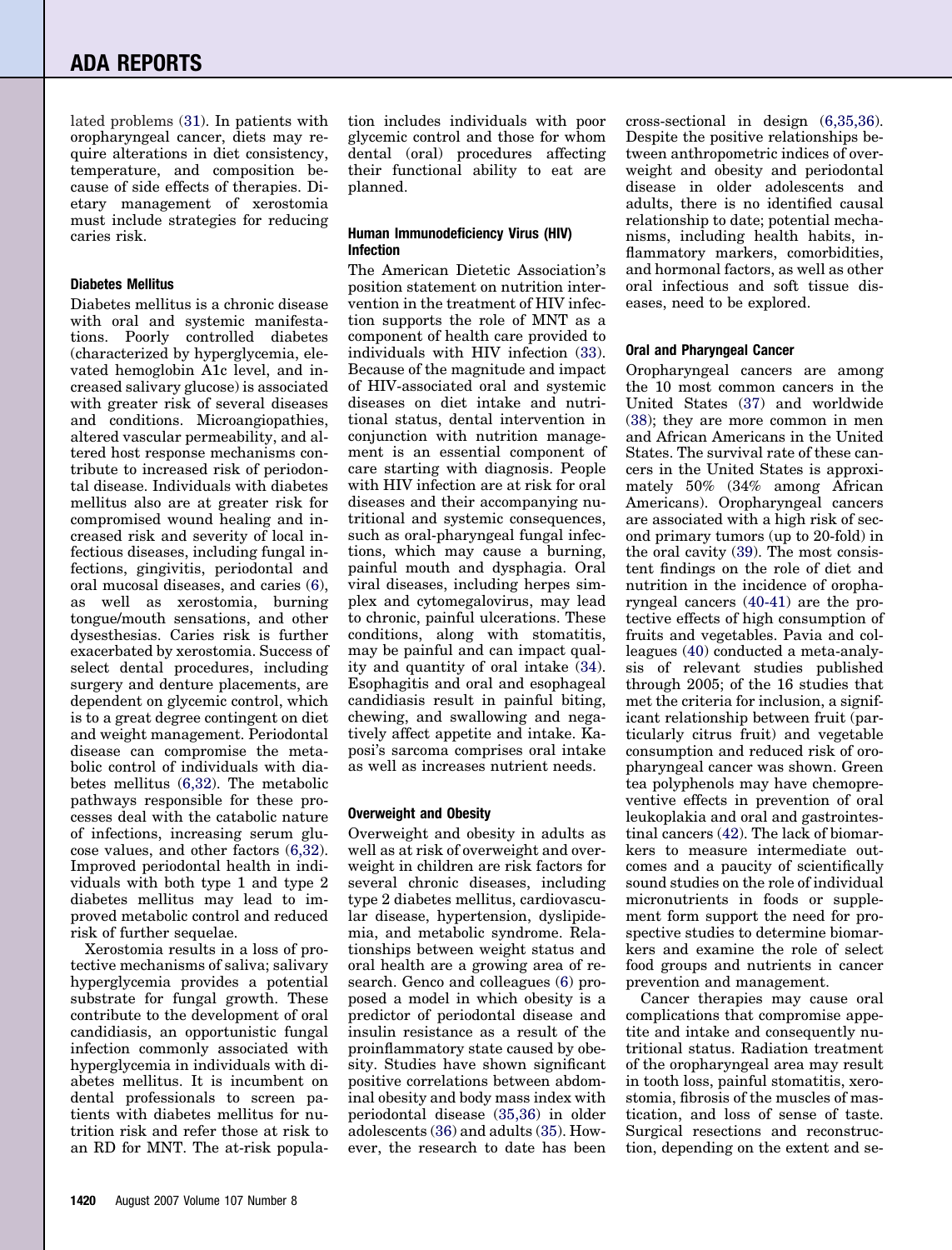verity, can cause temporary and permanent alterations in masticatory and swallowing function and significantly increases energy and nutrient needs for healing [\(43\)](#page-9-0). Chemotherapy regimens may affect the integrity of the oral cavity and the subsequent ability to eat and drink. RDs' comprehensive nutrition assessment must include physical assessment of oral sensory and functional abilities, nutrition-related quality of life, appetite, and nutrient needs [\(30,43\)](#page-8-0). Enteral tube feedings may be necessary to manage and prevent malnutrition and dehydration following reconstructive surgery or during and after radiation therapy.

#### **Osteoporosis**

According to the Surgeon General's report on "Bone Health and Osteoporosis" [\(44\)](#page-9-0), by the year 2020, one in two American adults over the age of 50 will have or will be at high risk of developing osteoporosis. Bone resorption and loss are common denominators for periodontal disease and osteoporosis. Cross-sectional [\(45\)](#page-9-0) and longitudinal studies [\(25\)](#page-8-0) have shown significant relationships between tooth loss, periodontal disease, low calcium intake, and osteoporosis in older men and women. Dietrich [\(45\)](#page-9-0) found that higher serum 25(OH)D3 levels are associated with a lower rate of periodontal attachment loss in adults over the age of 50 years. Several theories linking periodontal disease and osteoporosis beyond the common denominator of bone loss and resorption have been postulated [\(26,27\)](#page-8-0). Although studies have shown positive correlations between bone mineral density of the mandible with that of the lumbar spine and femoral neck [\(27,46\)](#page-8-0), a causal relationship has not been found. Further research is needed to determine the nature of the relationship between bone mineral density and bone loss with the onset of periodontal disease and the roles of calcium and vitamin D in periodontal disease risk reduction and management.

#### **Surgical Conditions**

**Oral Surgery.** Diet and nutrient needs for oral surgery are to a large extent dependent on the extent of the surgical procedure, extent of impairment on oral function, duration of any impairment, and nutritional well-being of the individual before surgery. The dental professional should provide diet guidelines to surgical patients on a balanced diet and appropriate texture or consistency modifications for wound healing. Patients who may not be able to meet all of their needs by oral diet alone or who have an acute or chronic disease affecting their diet or nutrient needs should be referred to an RD for MNT. Nutrient deficiencies may compromise the integrity of the immune response, resistance to infection, and wound healing [\(47\)](#page-9-0); however, there is a paucity of scientifically sound research that supports nutrient supplementation beyond the DRIs in well-nourished individuals. Micronutrients and antioxidants including vitamins E and C and zinc play an important role in wound healing; supplemental use of these nutrients has not been shown to enhance response to surgery or promote wound healing. Nutrient needs after surgery are an active research area in systemic health; such research also is needed in relation to oral surgery.

**Implants.** Dental implants are an alternative to dental bridges, crowns, and dentures. A dental implant is a titanium metal post surgically placed in the alveolar bone that is then allowed to osseointegrate into the bone (fuse). Once osseointegration is complete, a plastic or porcelain crown or bridge is placed over the metal posts. Diet and nutrition relative to dental implants merits consideration in several areas, including surgical wound healing, integrity of the alveolar bone, nutritional status of the patient, and the patient's ability to eat after the surgery (short term and long term). There is no published research supporting the need for nutrients beyond the DRI for individuals undergoing implant surgery. Diet modification in the immediate days after surgery depends on the number and location of implants placed. Anterior implants may impact the ability to bite food, whereas posterior ones may hamper chewing ability. Oral opening may be limited because of the location and extent of sutures placed. Diet guidelines should address food texture and consistency in the context of a balanced diet adequate in fluids.

The long-term impact of implant-

supported dentures in comparison to traditional dentures on masticatory function and diet quality has been studied with mixed results [\(48-50\)](#page-9-0). Although some studies have found that patients with implant-supported dentures consumed more varied and nutritionally adequate diets, others have found no significant difference between the diets of those using implant-supported dentures vs traditional dentures. The initial diet after placement of traditional or implantsupported dentures should be a nutritionally adequate diet with gradual advancement in food texture and consistency from finely cut, easily masticated foods that do not disperse easily in the mouth (such as rice) to a varied diet of whole foods.

#### **HIGH-RISK GROUPS THROUGHOUT THE LIFE SPAN**

#### **Infants and Children**

Adequate nutrients are needed prenatally, perinatally, and postnatally for normal growth and development of the oral cavity [\(2,20,51\)](#page-8-0). Craniofacial malformations in infants and children such as cleft lip with or without cleft palate have been associated with cigarette smoking and folate deficiency in pregnant women. Women of childbearing age should consume adequate folate to meet the DRI or take a folic acid supplement to decrease the incidence of cleft lip/palate in infants [\(52\)](#page-9-0). One episode of mild to moderate malnutrition in the first year of life is associated with both increased incidence of caries in primary and permanent teeth later in life and salivary gland atrophy and reduced saliva, important in reducing dental plaque acid activity [\(51\)](#page-9-0). Maxillary anterior caries manifested in early childhood caries caused by feeding practices is the major nutritionrelated oral disease found in young children and the socially disadvantaged (minority, poor, rural, immigrant) [\(51,53\)](#page-9-0). A combination of infant/child feeding practices and repeated sequential consumption of fermentable carbohydrates, such as sweetened beverages or highly processed starchy/sugary foods increases caries risk. The American Academy of Pediatrics and the American Academy of Pediatric Dentistry support breastfeeding during the first year, recommend limited access to sweet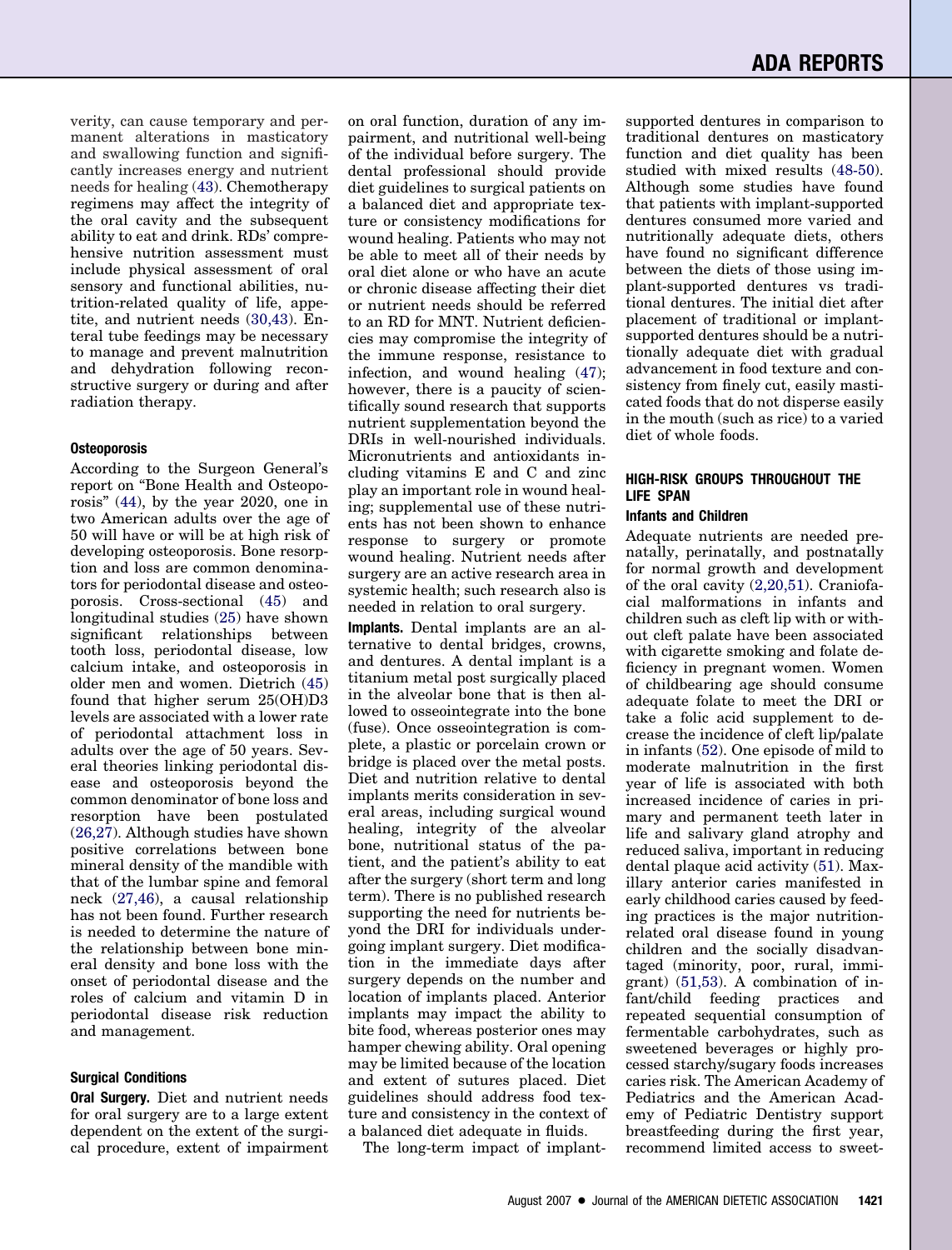ened low-nutrient-quality beverages, and recommend a dental evaluation after the first 6 months of life [\(54\)](#page-9-0).

Increased intake of sugar-sweetened beverages among children has been identified as a risk factor for dental disease [\(55\)](#page-9-0). For school-age children, meal and snack behaviors should involve healthful food and beverage choices that promote oral health [\(55\)](#page-9-0). Other conditions that may affect oral health include developmental anomalies that alter eating ability and require specialized feeding strategies [\(12,56\)](#page-8-0) and craniofacial surgery, which causes increased energy, protein, and nutrient needs for wound healing and may require multiple feeding modes, including oral supplements and tube feedings.

#### **Adolescents and Young Adults**

Eating patterns associated with lifestyles of adolescents can contribute to caries risk. Frequent consumption of caffeinated, carbonated beverages has been shown to be associated with increased caries risk [\(57\)](#page-9-0). Consumption of sports drinks to complement physical activities should be addressed [\(58-60\)](#page-9-0). Although total consumption alone has not been definitively associated with dental erosion [\(58\)](#page-9-0), frequent consumption of such acidic beverages can increase risk of tooth erosion [\(59,60\)](#page-9-0). Snacking patterns to meet increased energy needs of teens and young adults should address oral health promotion.

Eating disorders are the "third most common chronic illness in adolescent females" [\(61\)](#page-9-0); the relationship between eating disorders, in particular bulimia, and integrity of the oral cavity is based on local factors. The increased insult of acidic gastrointestinal contents from "purging" can lead to tooth erosion of the lingual and occlusal surfaces on maxillary teeth. In addition to erosion, enlarged parotid glands may be evident. For further information on eating disorders, specifically anorexia nervosa and bulimia, the reader is referred to the 2006 American Dietetic Association position on eating disorders [\(61\)](#page-9-0).

#### **Older Adults**

Older adults are the fastest growing population segment in the United States. Elderly patients frequently have one or more chronic diseases and/or other conditions that can affect their dental treatment. Impaired dentition defined by the number of pairs of occluding teeth and evidence of complete dentures has been associated with compromised nutritional status [\(62,63\)](#page-9-0). Because today's older adults tend to retain more of their natural teeth, new patterns of oral diseases, including root and coronal decay, are becoming more common. Oral manifestations of chronic diseases, xerostomia, side effects of polypharmacy on the oral cavity, osteoporosis, menopause, and eating problems associated with denture placement are examples of the scope of oral nutrition problems faced by older adults [\(5,62-65\)](#page-8-0). The negative effect of tooth loss, edentulism, and removable prostheses on eating habits, masticatory function, sense of taste, and gastrointestinal disorders has been documented [\(64\)](#page-9-0). Moynihan and colleagues [\(65\)](#page-9-0) found that complete denture wearers have about 20% the chewing ability of their dentate counterparts. Salivary flow and composition do not change in healthy, unmedicated older adults; however, disease processes and polypharmacy can result in diminution in saliva that can alter mastication and swallowing [\(65\)](#page-9-0). Despite clear evidence of the relationship between diet and nutritional status and oral problems faced by older adults, diet intervention is not a routine part of dental care of the elderly. Dietary quality can be achieved when diet education is a routine component of dental practice [\(65\)](#page-9-0).

#### **EVOLVING ISSUES IN NUTRITION AND ORAL HEALTH**

#### **Dietary Supplements**

Dietary supplements of concern relative to oral health include those with local effects that are antimicrobial or anti-inflammatory in nature and those with systemic impacts that affect immune status, serve as metabolic stimulators, have an anticoagulant effect, or affect cognition. Herbs that are metabolized using the P450 enzyme pathway can show pharmacodynamic or pharmacokinetic interactions with drugs. Supplements with anticoagulant properties (eg, gingko biloba, garlic, vitamin E, n-3 fatty acids) can enhance the action of anticoagulants in patients taking both. Similarly, metabolic stimulants such as guarana may enhance actions of epinephrine. It may be prudent in dentistry to follow the recommendations used by physicians regarding dietary supplement use and surgery; it is recommended that patients discontinue all dietary supplements 2 to 3 weeks before any scheduled surgery [\(66\)](#page-9-0). RDs and dental professionals should ask patients about the use of all dietary supplements, be familiar with resources on these products, and guide patients appropriately about potential side effects and risks caused by disease, medication, or oral manifestations as a result of their use.

Catechins in tea have antistreptococcal activity against cariogenic bacteria such as *Streptococcus mutans* and *Streptococcus sobrinus*; although the evidence on the degree of activity is varied, it does support that these catechins may have inhibitory and bactericidal action [\(42\)](#page-9-0). Translational and outcomes research trials in humans are needed before making any practical recommendations regarding the role of tea as a chemopreventive agent.

#### **Nutrition in Dental Education**

The Institute of Medicine and the Pew Health Professions Commission [\(67\)](#page-9-0) support comprehensive training of dental professionals to ensure that they can manage "the whole patient" [\(68\)](#page-9-0) as well as the need for preventive health measures, including improved feeding practices [\(68\)](#page-9-0). Competencies [\(69\)](#page-9-0) for predoctoral dental education by the American Dental Association's Commission on Dental Accreditation [\(70\)](#page-9-0) are broad-based competency statements that do not address specific sciences such as nutrition. However, they do state that schools must "ensure an in-depth understanding of basic biological principles, consisting of a core of information on fundamental structures, functions and interrelationships of the body systems" [\(69\)](#page-9-0). In-depth information must be provided to develop understanding of oral and oral-related disorder epidemiology, etiology, diagnosis, prevention, and treatment with no specificity to the clinical sciences such as nutrition that provide the knowledge base for related skills and values. [Fig](#page-5-0)[ure 2](#page-5-0) outlines didactic topics and clin-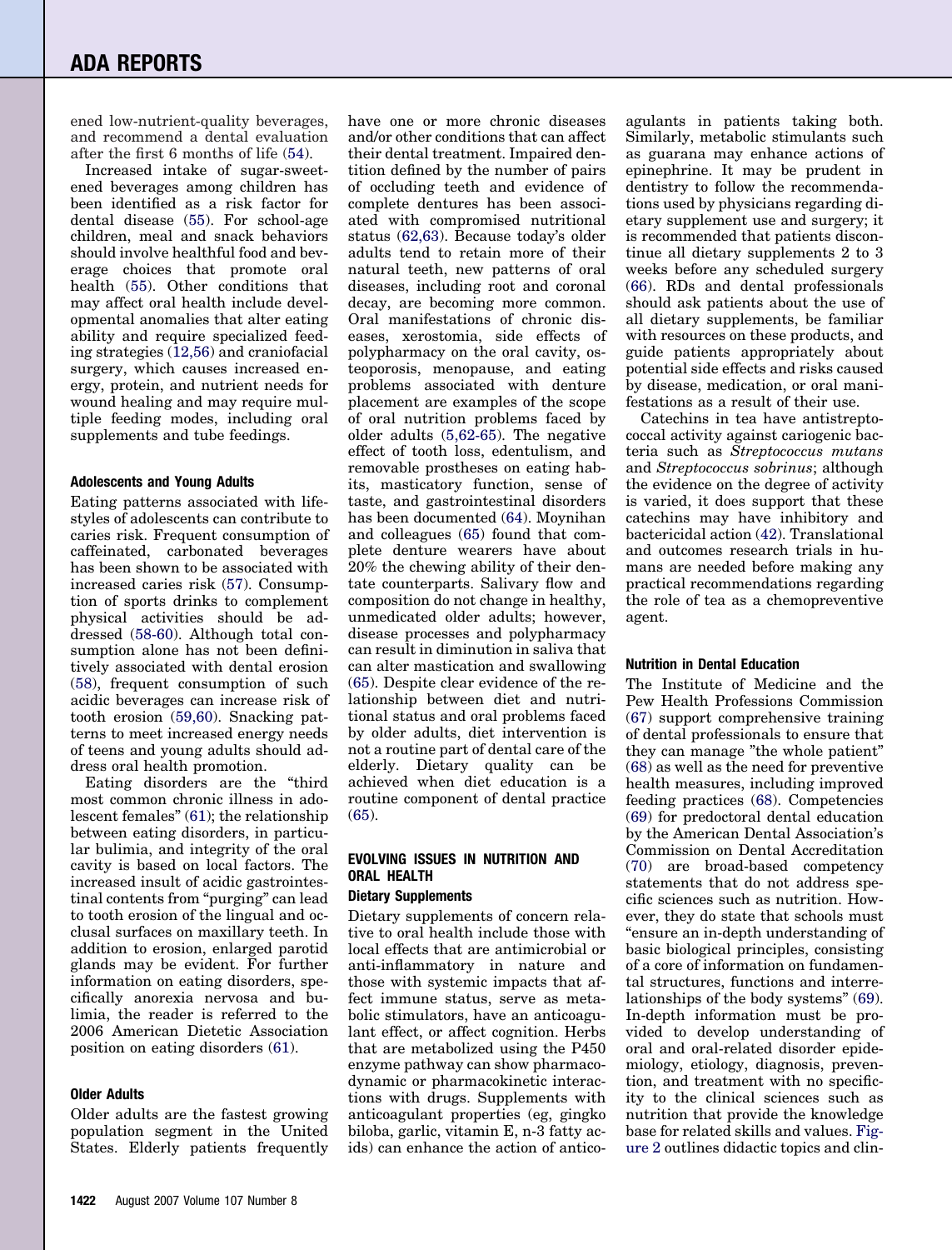<span id="page-5-0"></span>

| <b>Dietetics education</b>                                                                                                                                                                                                                                                                                                                                                                                                                                                                                                                                                                                                                             | <b>Dental education</b>                                                                                                                                                                                                                                                                                                                                                                                                                                                                                                                                                                                                                                                                                                                                                                                                                                                                                                                                                                                                                          |
|--------------------------------------------------------------------------------------------------------------------------------------------------------------------------------------------------------------------------------------------------------------------------------------------------------------------------------------------------------------------------------------------------------------------------------------------------------------------------------------------------------------------------------------------------------------------------------------------------------------------------------------------------------|--------------------------------------------------------------------------------------------------------------------------------------------------------------------------------------------------------------------------------------------------------------------------------------------------------------------------------------------------------------------------------------------------------------------------------------------------------------------------------------------------------------------------------------------------------------------------------------------------------------------------------------------------------------------------------------------------------------------------------------------------------------------------------------------------------------------------------------------------------------------------------------------------------------------------------------------------------------------------------------------------------------------------------------------------|
| 1. Baccalaureate program<br>a. Didactic topics<br>• Oral anatomy and physiology<br>• Oral manifestations of acute, chronic, terminal, and<br>systemic diseases<br>• Oral sequellae of medications, chemo and radiation<br>therapies<br>• Primary diseases of the oral cavity and their effects on<br>taste, smell, and mastication<br><b>b.</b> Clinical experiences<br>• Field visits to dental schools/clinics<br>• Work with dental students/professionals in<br>clinical/community settings<br>• Oral health screening questions as a component of<br>nutrition assessment activities                                                              | 1. Predoctoral program<br>a. Didactic topics<br>• Nutritional biochemistry<br>• Nutrition and oral health throughout the lifespan<br>• Diet education and intervention relative to oral health/<br>disease<br>• Effect(s) of oral disease(s), symptomatology and their<br>treatment(s) on diet and nutrition status<br>• Relationship between diet/nutrition and oral health in<br>acute and chronic diseases and disorders<br>• Diet/nutrition screening, education and referral in dental<br>practice<br>• Diet/nutrition risk factors and management strategies of<br>high risk patients<br>b. Clinical and research experiences<br>• Self evaluation of diet<br>• Education and training in patient diet evaluation and<br>education<br>• Nutrition risk screening and diet education relative to oral<br>health of patients<br>• Consultation and supervised practice with registered<br>dietitians and or dietetic technicians, registered in diet<br>evaluation and education<br>• Participate in oral health and nutrition/diet research |
| 2. Dietetic internship/coordinated program competencies<br>• Conduct nutrition screening and diet counseling in dental<br>school and community dental clinic rotations<br>• Integrate oral health screening questions into nutrition care<br>process tasks (screening, assessment, intervention,<br>monitoring)<br>• Integrate appropriate oral health guidelines into the conduct<br>of diet counseling and education<br>• Participate in oral health and nutrition research<br>• Perform basic physical assessment including oral and cranial<br>nerve screening exams<br>• Design nutrition care plans for patients with compromised<br>oral health |                                                                                                                                                                                                                                                                                                                                                                                                                                                                                                                                                                                                                                                                                                                                                                                                                                                                                                                                                                                                                                                  |
| 3. Graduate education<br>• Design, conduct, and participate in oral health and nutrition<br>research<br>• Perform oral physical assessment exams including intra/<br>extra oral screening and cranial nerve examinations<br>• As appropriate, partner with dental students/professionals in<br>clinical experiences                                                                                                                                                                                                                                                                                                                                    | 3. Graduate programs<br>• Design, conduct, and participate in oral health and nutrition<br>research<br>• Integration of nutrition screening and diet education into<br>dental and oral disease specialty practice<br>• Collaborative education endeavors on related topics with<br>dietetics programs                                                                                                                                                                                                                                                                                                                                                                                                                                                                                                                                                                                                                                                                                                                                            |
| 4. Continuing professional education<br>• Collaboration between food and nutrition and dental<br>professionals in case presentations, multidisciplinary care<br>meetings, conferences about diseases and the lifespan,<br>multidisciplinary seminars, and publications<br>• Training opportunities using different media (eg, distance<br>learning, CD-ROMs, videotapes/DVDs)                                                                                                                                                                                                                                                                          | 4. Continuing professional education<br>• Collaboration between dietetics and dental professionals in<br>case presentations, multidisciplinary care meetings,<br>conferences about diseases and the lifespan,<br>multidisciplinary seminars, and publications<br>• Training opportunities using different media (eg, distance<br>learning, CD-ROMs, videotapes/DVDs)                                                                                                                                                                                                                                                                                                                                                                                                                                                                                                                                                                                                                                                                             |

Figure 2. Didactic and practice components of a curriculum model for dietetics and dental education programs to promote collaboration and multiskilling in nutrition and oral health.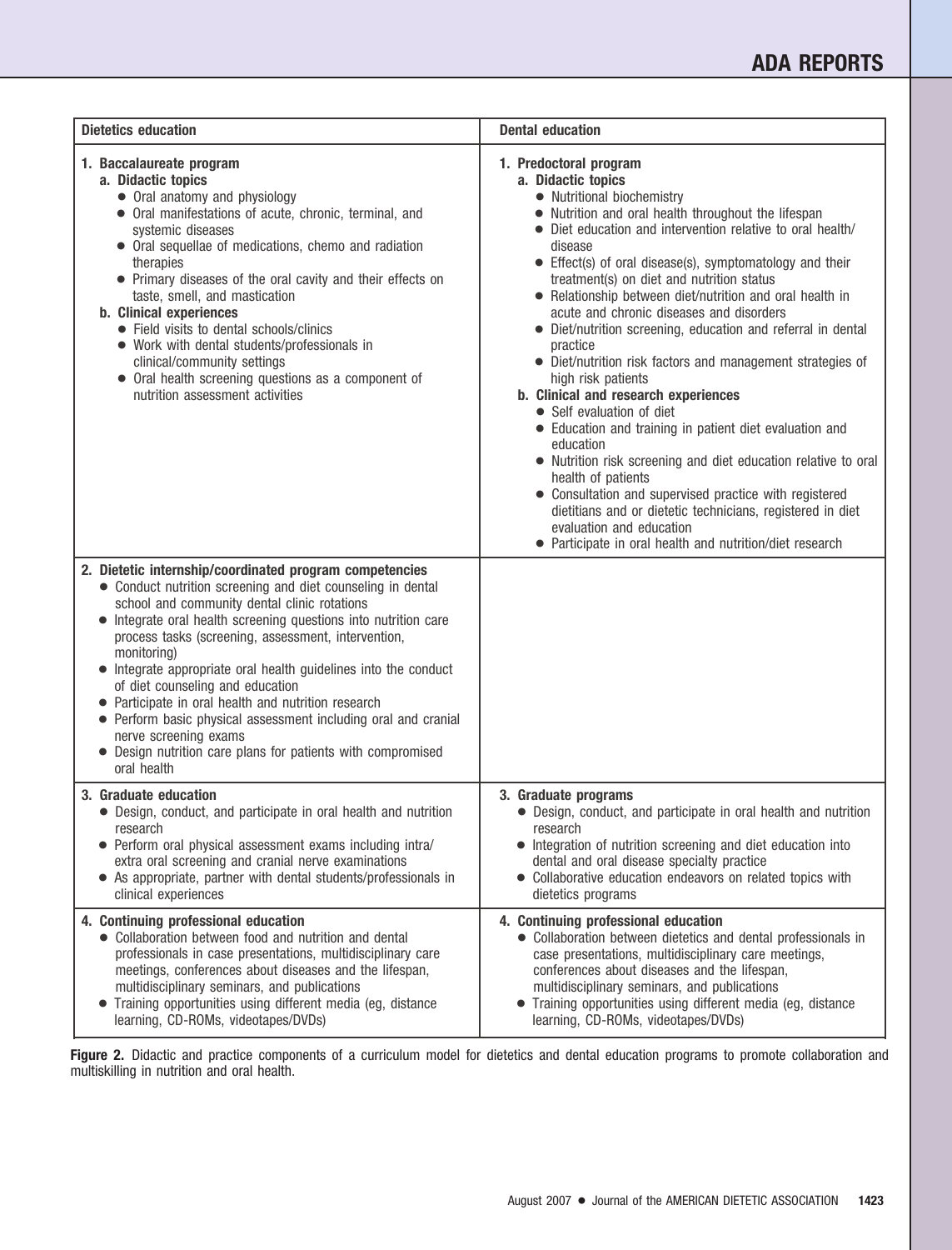ical and research experiences based on these competencies and recommendations from professional associations and initiatives and prior research [\(67,68,71\)](#page-9-0). Knowledge of the principles and clinical application of diet and nutrition for health promotion, disease prevention, and as part of comprehensive care provides the underpinning for several of the dental education competencies. A core curriculum that integrates didactic coursework with clinical training in nutrition [\(Figure 2\)](#page-5-0) over the 4 years of predoctoral work is needed. Although the fundamentals of macronutrients and micronutrients in human metabolism and oral health are taught in biochemistry and pathology courses, integration into the other basic and clinical science courses can provide an orientation and translation of nutrition and diet into clinical dental practice.

Accreditation standards for the advanced specialty postdoctoral education programs vary in the specificity with which they address nutrition [\(72-](#page-9-0) [74\)](#page-9-0). Periodontics and pediatric dentistry postdoctoral programs specify nutrition knowledge in relation to patient evaluation, disease processes, wound healing, and caries prevention and intervention, respectively [\(72,73\)](#page-9-0). Although other program competencies do not specify nutrition, it is implied within stated competencies addressing comprehensive management of medically compromised and surgical patients [\(74\)](#page-9-0).

The Commission on Dental Education's *Accreditation Standards for Dental Hygiene Education Programs* [\(75\)](#page-9-0) specify that the curriculum include nutrition risk assessment and counseling. Patient care competencies specific to nutrition (Standard 2-19) state that graduates must be able to conduct nutrition risk assessments and counseling. Dental hygienists as well as other allied dental and dietetics personnel are cogent members of the oral health care team in health maintenance and disease management.

#### **Oral Health in Dietetics Education**

Oral health education is not outlined as a specific competency or criterion requirement for entry-level practice in the American Dietetic Association's Commission on Accreditation for Dietetics Education standards [\(76\)](#page-9-0). The standards do require that entry-level dietetics education programs with a nutrition therapy emphasis address competency in the performance of basic physical assessment [\(76\)](#page-9-0). However, because oral health is essential for normal mastication and digestion, oral health concepts should be incorporated into didactic coursework and clinical training in baccalaureate, preprofessional, and graduate levels of dietetics education at differing degrees [\(Figure](#page-5-0) [2\)](#page-5-0). Given the functional and sensory roles of the structures of the head, neck, and oral cavity in diet and nutrition, basic physical assessment education and training should include a screening examination of the head, neck, and oral cavity [\(77,78\)](#page-9-0). The outcomes of the examination for entrylevel training should include identification of nutrition and diet-related risk factors (nonnormal conditions of the hard and soft tissue affecting the ability to eat or drink) to incorporate into MNT or referral to a dentist for further intervention. Competencies for the conduct of oral screening examinations (head/neck, intraoral/extraoral assessment, and cranial nerves) are needed for students in the preprofessional setting in conjunction with the standardized language diagnostic codes and related oral-defining characteristics [\(30\)](#page-8-0). Dietetic interns and coordinated program students should be given opportunities to work with dental students/ residents in the clinical setting to provide nutrition and diet intervention as a component of oral health management. Graduate and continuing education programs should include research and applications as they relate to medical and nutrition management of patients with oral diseases or oral manifestations of systemic diseases.

#### **Collaborative Approach to Nutrition and Oral Health Education**

The changing social and economic realities of today's health care system have had a dramatic effect on the preparation and training of health providers, including RDs, dentists, and allied dental personnel [\(7,67,68\)](#page-8-0). A joint World Health Organization/Food and Agricultural Organization expert consultant's recommendation encouraged international organizations [\(79\)](#page-9-0) to recognize nutrition as an essential part of training for dental, dietetic, and other health professionals [\(79\)](#page-9-0). Oral health and nutrition educators should assume leadership roles in promoting this dual content area in their respective curricula. The 1995 Institute of Medicine report "Dental Education at the Crossroads" recommends: "To prepare future practitioners for more medically based modes of oral health care and more medically complicated patients, dental educators should work with their colleagues in medical schools and academic health centers" [\(68\)](#page-9-0). Knowledge of the synergy between oral health and diet and nutrition should be promoted in health education programs and practice [\(1,2,38,71\)](#page-8-0). Dental professionals and RDs are key professionals who can advance initiatives that promote the roles of oral health and nutrition in relation to systemic health.

#### **Nutrition and Oral Health Research**

It is essential that a body of knowledge that supports practice in dietetics and dentistry be delineated to ensure health promotion and comprehensive health care. The determination of biomarkers and behavioral and outcomes markers are needed along with translational and outcomes research to explore and demonstrate relationships between nutrition, diet, and oral health and disease in prevention and intervention [\(56,80,81\)](#page-9-0). Nutrigenomics and metabolomics are growing areas of research [\(80\)](#page-9-0) and will undoubtedly lead to applications relative to oral health and nutrition.

The bidirectional relationships between oral health/disease and nutrition/diet need to be explored in translational research and outcomes studies. Concepts such as optimal diet management of dental implants and other reconstructive surgeries and determination of outcomes markers to qualify and quantify both sides of the bidirectional relationship between diet and nutrition and oral health merit further research, which will undoubtedly advance both professions.

#### **Partnerships in Practice**

Collaborative efforts within the oral health and nutrition disciplines will foster successful strategies related to oral health and nutrition. The integration of oral and nutrition health care management, including assessment and counseling as part of the treatment provided by both food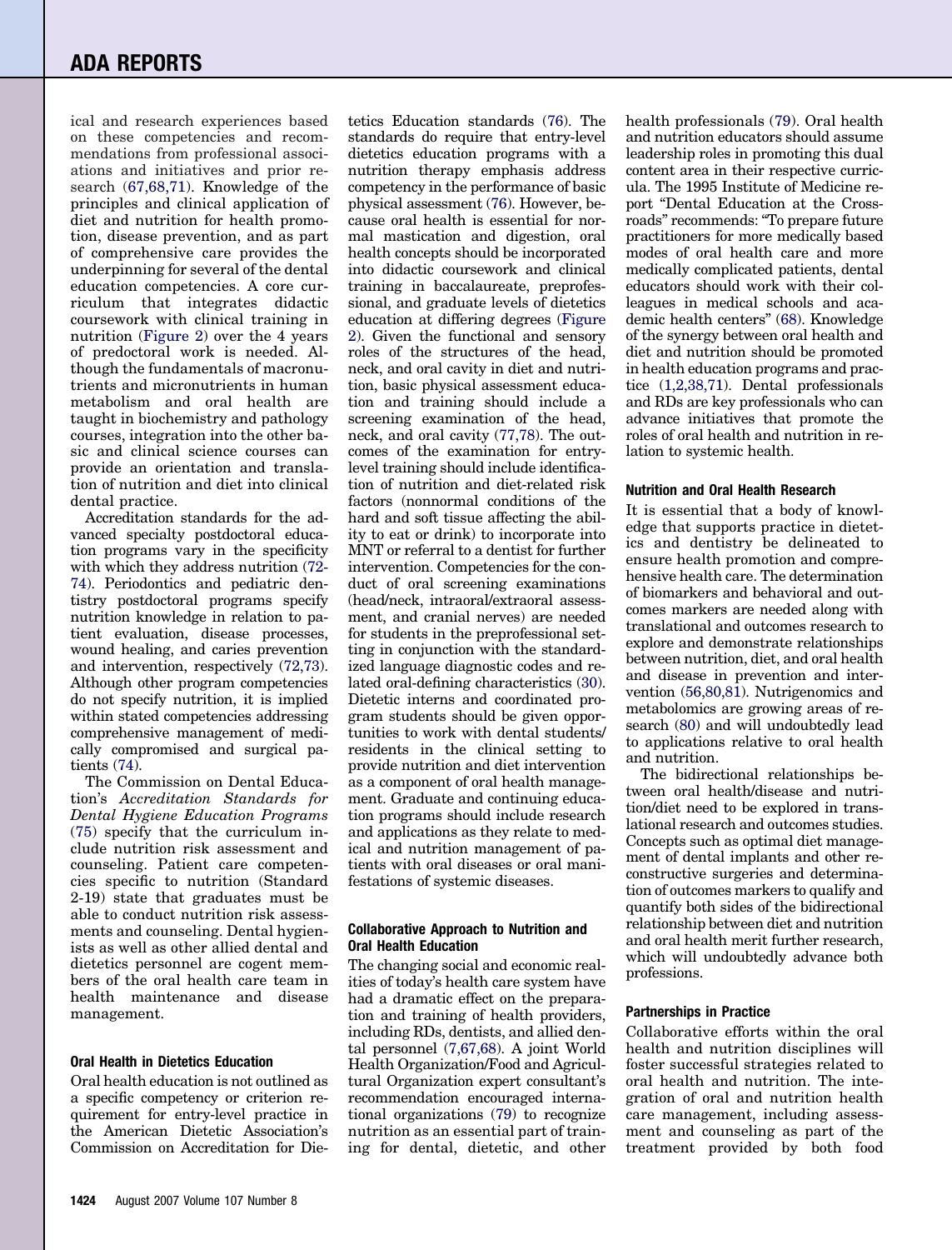<span id="page-7-0"></span>

| Food and nutrition professional                                                                                                                                                                                                                                                                                                                                                                                                                                                                                                                                                                                                                                                                                                                    | <b>Dental professional</b>                                                                                                                                                                                                                                                                                                                                                                                                                                                                                                                                                                                                                                                                                                                                                                                                      |
|----------------------------------------------------------------------------------------------------------------------------------------------------------------------------------------------------------------------------------------------------------------------------------------------------------------------------------------------------------------------------------------------------------------------------------------------------------------------------------------------------------------------------------------------------------------------------------------------------------------------------------------------------------------------------------------------------------------------------------------------------|---------------------------------------------------------------------------------------------------------------------------------------------------------------------------------------------------------------------------------------------------------------------------------------------------------------------------------------------------------------------------------------------------------------------------------------------------------------------------------------------------------------------------------------------------------------------------------------------------------------------------------------------------------------------------------------------------------------------------------------------------------------------------------------------------------------------------------|
| <b>Clinical setting</b><br>• Include oral health screening as a component of nutrition care<br>process tasks-nutrition screening, nutrition assessment (eg,<br>cranial nerve function, occlusion, soft tissue, edentulism,<br>masticatory ability, swallowing, salivary adequacy, intervention,<br>and monitoring)<br>• Recognize oral manifestations of systemic diseases and provide<br>patients with guidelines to maximize oral intake<br>• Confer with and refer patients (via consults) to dental<br>practitioners for management of oral diseases and or risk<br>factors for oral diseases<br>• Consult with dental professionals in interpretation of oral-<br>nutrition assessment findings and planning in the long-term<br>care setting | <b>Clinical setting</b><br>• Include diet screening, education, and referral for oral<br>infectious disease prevention/control, optimal masticatory<br>function and management of other oral diseases/treatments as<br>a component of comprehensive dental care<br>• Collaborate with food and nutrition professionals in delivery of<br>oral health care in long-term care settings<br>• Provide diet and nutrition guidelines for health promotion and<br>disease prevention to patients and provide guidelines for diet to<br>maximize oral intake<br>• Consult with and refer patients (via consult) to food and<br>nutrition professionals for management of nutrition risk factors<br>and diet due to compromised oral health (eg, caries,<br>immunosuppressive disorders, xerostomia, diabetes, oral<br>surgery, cancer) |
| <b>Community setting</b><br>• Establish partnerships with dental professionals in community<br>and private practice settings<br>• Develop and implement collaborative oral health and nutrition<br>screening/education programs in schools, worksites, community<br>events, and health maintenance organizations<br>• Promote collaborative education and practice regarding nutrition<br>and oral health among food and nutrition and dental<br>professionals<br>• Develop nutrition education messages that encourage oral<br>health<br>• Promote oral health in school and community nutrition<br>programs                                                                                                                                      | <b>Community setting</b><br>• Establish partnerships with food and nutrition professionals in<br>community and private practice settings to promote nutrition/<br>diet screening and education in dental practice<br>• Develop and implement collaborative oral health and nutrition<br>screening/education initiatives in schools, worksites, and health<br>care organizations<br>• Promote collaborative education on nutrition and oral health<br>among food and nutrition and dental professionals<br>• Develop oral health messages that integrate nutrition and diet<br>education<br>• Promote diet and nutrition as a component of school and<br>community oral health programs                                                                                                                                          |
| <b>Research setting</b><br>• Promote collaborative nutrition and oral health research<br>initiatives<br>• Design, conduct, and participate in nutrition/diet components of<br>oral health research initiatives<br>• Identify and support integration of oral health issues (eg,<br>screening, disease, management, education) as a component of<br>nutrition research                                                                                                                                                                                                                                                                                                                                                                              | <b>Research setting</b><br>• Promote collaborative oral health and nutrition research<br>initiatives<br>• Design, conduct, and participate in oral health component of<br>nutrition/diet research initiatives<br>• Identify and support integration of nutrition topics as a<br>component of oral health research as appropriate                                                                                                                                                                                                                                                                                                                                                                                                                                                                                                |

Figure 3. Food and nutrition and dental professionals role modeling to achieve effective integration of oral health and nutrition service in health promotion and in disease prevention and intervention.

and nutrition and dental professionals, is an excellent example of collaborative, comprehensive, and cost-effective care. Figure 3 presents strategies for RDs and dental professionals to use in addressing oral health and nutrition issues in practice. RDs can use these strategies in counseling when caries risk is high, as a component of MNT for diabetes mellitus, or as a component of healthful lifestyle counseling [\(30,77,78\)](#page-8-0). When counseling women regarding osteoporosis management or risk reduction, RDs should emphasize the importance of bone health for oral health. Likewise, the dental professional can address the dietary guidelines and healthful weight management as components of oral health maintenance education as well as adequate dietary calcium for oral and systemic health. In patients with orally compromising conditions impacting eating ability or nutrition status, the dental professional should determine diet/nutrition risk, educate patients on diet relative to oral health, and, when in-depth nutrition evaluation and diet counseling is needed, refer patients to an RD for MNT.

The US Department of Health and Human Services' *Healthy People 2010 Objectives for the Nation* [\(81\)](#page-9-0) specifically addresses the prevention and control of oral and craniofacial diseases/ conditions/injuries and access to related services. Alleviating physical, cultural, racial, ethnic, social, educational, health care delivery, and environmental barriers that prevent people from achieving healthful oral functioning, and research exploring new ways of improving oral health, are included in this report as well as in the US Surgeon General's "National Call to Action to Promote Oral Health" [\(80\)](#page-9-0). Health promotion and disease prevention initiatives by national dental organizations, federal and state agencies, and private foundations to meet these objectives will contribute to improved nutritional status [\(2,4,44,81\)](#page-8-0). Opportunities to carry nutrition into the oral health arena are open to RDs.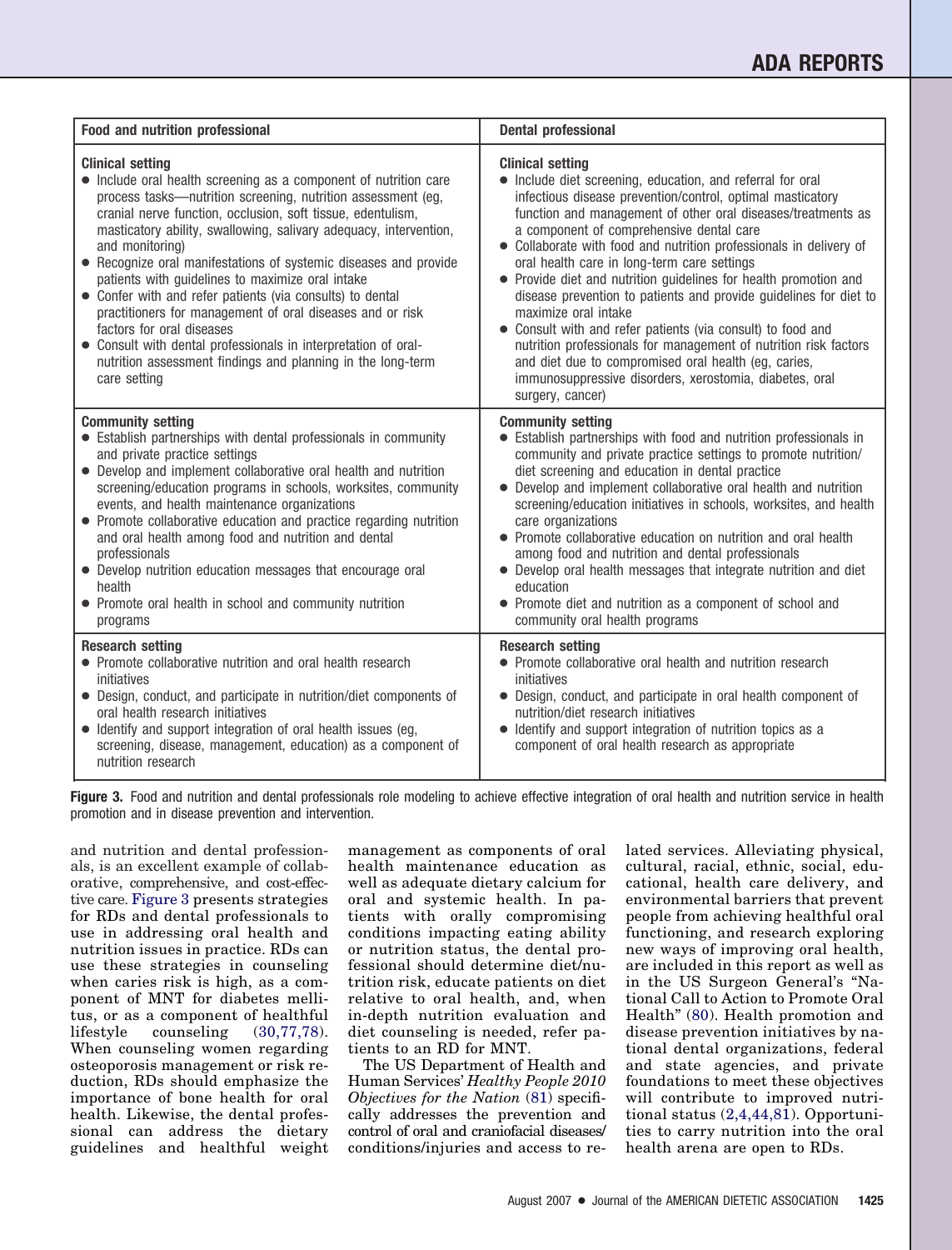#### <span id="page-8-0"></span>**SUMMARY AND FUTURE DIRECTIONS**

Credentialed RDs and dental professionals should pursue opportunities to create a conceptual framework that integrates optimal oral and nutrition health care to improved oral, nutritional, and systemic health status [\(Figures 2](#page-5-0) and [3\)](#page-7-0). To prepare professionals with the skills and knowledge that exemplify this paradigm in practice, dietetics and dental educators must assume responsibility for integrating oral health, diet, and nutrition topics and clinical/community experiences in education, respectively. [Figure 2](#page-5-0) provides a foundation for these initiatives. Changes in the epidemiology of oral disease and oral manifestations of systemic diseases, new findings in nutrition/diet and oral health research, along with population shifts, advances in pharmacological and surgical management of diseases and disorders, and new technology, have major implications for the future of dentistry and dietetics.

Collaboration between dietetics and dentistry in research, education, and practice is needed to ensure comprehensive health care to persons with oral infectious disease and/or oral manifestations of systemic diseases. The burden of responsibility for health professionals to provide comprehensive health care is rapidly increasing (4,7,67,68,81). As we advance in our discoveries of the links between oral and nutrition health, professionals of both disciplines must learn to provide screening, baseline education, and referrals to each other as part of comprehensive client/patient care [\(Figure 3\)](#page-7-0). Continued collaborative research will provide the critical findings needed to continue to advance oral health and nutrition in practice and education.

#### **References**

- 1. US Department of Health and Human Services. *Oral Health in America: A Report of the Surgeon General.* Rockville, MD: US Department of Health and Human Services, National Institute of Dental and Craniofacial Research, National Institutes of Health; 2000:1-13.
- 2. US Department of Health and Human Services. Surgeon General's conference on children and oral health. [June 12-13, 2000.](http://www.nidcr.nih.gov/AboutNIDCR/SurgeonGeneral/Children.htm) [Available at: http://www.nidcr.nih.gov/](http://www.nidcr.nih.gov/AboutNIDCR/SurgeonGeneral/Children.htm) [AboutNIDCR/SurgeonGeneral/Children.htm.](http://www.nidcr.nih.gov/AboutNIDCR/SurgeonGeneral/Children.htm) Accessed April 19, 2007.
- 3. Slavkin H, Baum B. Relationship of dental and oral pathology to systemic illness. *JAMA.* 2000;284:1215-1217.
- 4. US Department of Health and Human Services. *National Call to Action to Promote Oral Health.* Rockville, MD: US Department of Health and Human Services, Public Health Service, National Institutes of Health, National Institute of Dental and Craniofacial Research. NIH Publication No. 03-5303. [Spring 2003. Available at: http://](http://www.surgeongeneral.gov/topics/oralhealth/nationalcalltoaction.htm) [www.surgeongeneral.gov/topics/oralhealth/](http://www.surgeongeneral.gov/topics/oralhealth/nationalcalltoaction.htm) [nationalcalltoaction.htm.](http://www.surgeongeneral.gov/topics/oralhealth/nationalcalltoaction.htm) Accessed September 4, 2006.
- 5. Ritche C, Joshipura K, Hung HC, Douglas C. Nutrition as a mediator in the relation between oral and systemic disease: Association between specific measures of adult oral health and nutrition outcomes. *Crit Rev Oral Biol Med.* 2002;13:291-300.
- 6. Genco R, Grossi S, Ho A, Nishimura F, Murayama Y. A proposed model linking inflammation to obesity, diabetes, and periodontal infections. *J Periodontol.* 2005;76:2075- 2084.
- 7. Institute of Medicine. Health professions education: A bridge to quality. National Academy of Sciences, [2003. Available at:](http://www.nap.edu/books/0309087236/html/) [http://www.nap.edu/books/0309087236/](http://www.nap.edu/books/0309087236/html/) [html/.](http://www.nap.edu/books/0309087236/html/) Accessed May 28, 2007.
- 8. Harris R, Nicoll AD, Adair PM, Pine CM. Risk factors for dental caries in young children: A systematic review of the literature. *Community Dent Health.* 2004;21(suppl 1): 71-85.
- 9. Beltrán-Aguilar BD, Barker LK, Canto MT, Dye BA, Gooch BF, Griffin SO, Hyman J, Jaramillo F, Kingman A, Nowjack-Raymer R, Selwitz RH, Wu T; Centers for Disease Control and Prevention. Surveillance for dental caries, dental sealants, tooth retention, edentulism, and enamel fluorosis— United States, 1988-1994 and 1999-2002. *MMWR Surveill Summ.* 2005;54:1-43.
- 10. Steele JG, Sheiham A, Marcenes W, Fay N, Walls AW. Clinical and behavioral risk indicators for root caries in older people. *Gerodontology.* 2001;18:95-101.
- 11. American Dietetic Association. Position of the American Dietetic Association: Providing nutrition services for infants, children, and adults with development disabilities and special health care needs. *J Am Diet Assoc*. 2004;104:97-107.
- 12. Featherstone JDB. The science and practice of caries prevention. *J Am Dent Assoc.* 2000; 131:887-899.
- 13. American Dietetic Association. Position of the American Dietetic Association: The impact of fluoride on dental health. *J Am Diet Assoc.* 2005;105:1620-1628.
- 14. Leme AF, Koo H, Bellato CM, Bedi G, Cury JA. The role of sucrose in cariogenic dental biofilm formation-new insight. *J Dent Res.* 2006;85:878-887.
- 15. Sanders TAB. Diet and general health: Dietary counseling. *Caries Res.* 2004;38(suppl 1):3-8.
- 16. Mobley CC. Nutrition and dental caries. *Dent Clin North Am.* 2003;47:319-336.
- 17. Frydrych AM, Davies GR, McDermott BM. Eating disorders and oral health: A review of the literature. *Aust Dent J.* 2005;50:6-15.
- 18. Lussi AM, Jaeggi T, Zero D. The role of diet in the aetiology of dental erosion. *Caries Res.* 2004;38:34-44.
- 19. Ersin NK, Oncag O, Tumgor G, Aydogdu, Hilmioglu S. Oral and dental manifestations of gastroesophageal reflux disease in children: A preliminary study. *Pediatr Dent.* 2006;28:279-284.
- 20. DePaola DP, Mobley C, Touger-Decker R. Nutrition and oral medicine. In: Berdanier CD, ed. *Handbook of Nutrition and Food.* Boca Raton, FL: CRC Press; 2002:1113-1134.
- 21. Nishida M, Grossi SG, Dunford RG, Ho AW, Trevisan M, Genco RJ. Dietary vitamin C and the risk for periodontal disease. *J Periodontol.* 2000;71:1215-1223.
- 22. American Academy of Periodontology. Academy report position paper: Epidemiology of periodontal disease. *J Periodontol.* 2005;76: 1406-1419.
- 23. Al-Zahrani MS, Borawski EA, Bissada NF. Periodontitis and three health-enhancing behaviors: Maintaining normal weight, engaging in recommended level of exercise, and consuming a high-quality diet. *J Periodontol.* 2005;76:1362-1366.
- 24. Schillinger T, Kluger W, Exner M, Mlekusch W, Sabeti S, Amighi J, Wagner O, Minar E, Schillinger M. Dental and periodontal status and risk for progression of carotid atherosclerosis: The inflammation and carotid artery risk for atherosclerosis study dental substudy. *Stroke.* 2006;37:2271-2276.
- 25. Yoshihara A, Seida Y, Hanada N, Miyazaki H. A longitudinal study of the relationship between periodontal disease and bone mineral density in community-dwelling older adults. *J Clin Periodontol.* 2004;31:680-684.
- 26. Dervis E. Oral implications of osteoporosis. *Oral Surg Oral Med Oral Pathol Oral Radiol Endod.* 2005;100:349-356.
- 27. Pihlstrom B, Michalowicz B, Johnson N. Periodontal diseases. *Lancet.* 2005;366: 1809-1820.
- 28. Enwonwu CO, Phillips RS, Falkler WA. Nutrition and oral infectious diseases: State of the science. *Compend Contin Educ Dent.* 2002;23:431-434, 436, 438.
- 29. Dodds WJ, Johnson DA, Yeh C. Health benefits of saliva: A review. *J Dent.* 2005;33:223- 233.
- 30. American Dietetic Association. *Nutrition Diagnosis: A Critical Step in the Nutrition Care Process.* Chicago, IL: American Dietetic Association; 2006.
- 31. Mobley CC. Nutrition issues for denture patients. *Quintessence Int.* 2005;36:627-631.
- 32. Kawamura M, Tsurumoto A, Fukuda S, Sasahara H. Health behaviors and their relation to metabolic control and periodontal status in type 2 diabetic patients: A model tested using a linear structural relation program. *J Periodontol.* 2001;72:1246-1253.
- 33. American Dietetic Association, Dietitians of Canada. Position of the American Dietetic Association and Dietitians of Canada: Nutrition intervention in the care of persons with human immunodeficiency virus infection. *J Am Diet Assoc.* 2004;104:1425-1441.
- 34. Patel AS, Glick MI. Human immunodeficiency virus. In: Touger-Decker R, Sirois DA, Mobley C, eds. *Nutrition and Oral Medicine.* Totowa, NJ: Humana Press; 2005: 223-240.
- 35. Wood N, Johnson RB, Streckfus CF. Comparison of body composition and periodontal disease using nutritional assessment techniques: Third National Health and Nutrition Examination Survey (NHANES III). *J Clin Periodontol.* 2003;30:321-327.
- 36. Reeves A, Rees JM, Schiff M, Hujoel P. Total body weight and waist circumference associated with chronic periodontitis among adolescents in the U.S. *Arch Pediatr Adolesc Med.* 2006;160:894-899.
- 37. US Cancer Statistics Working Group. *United*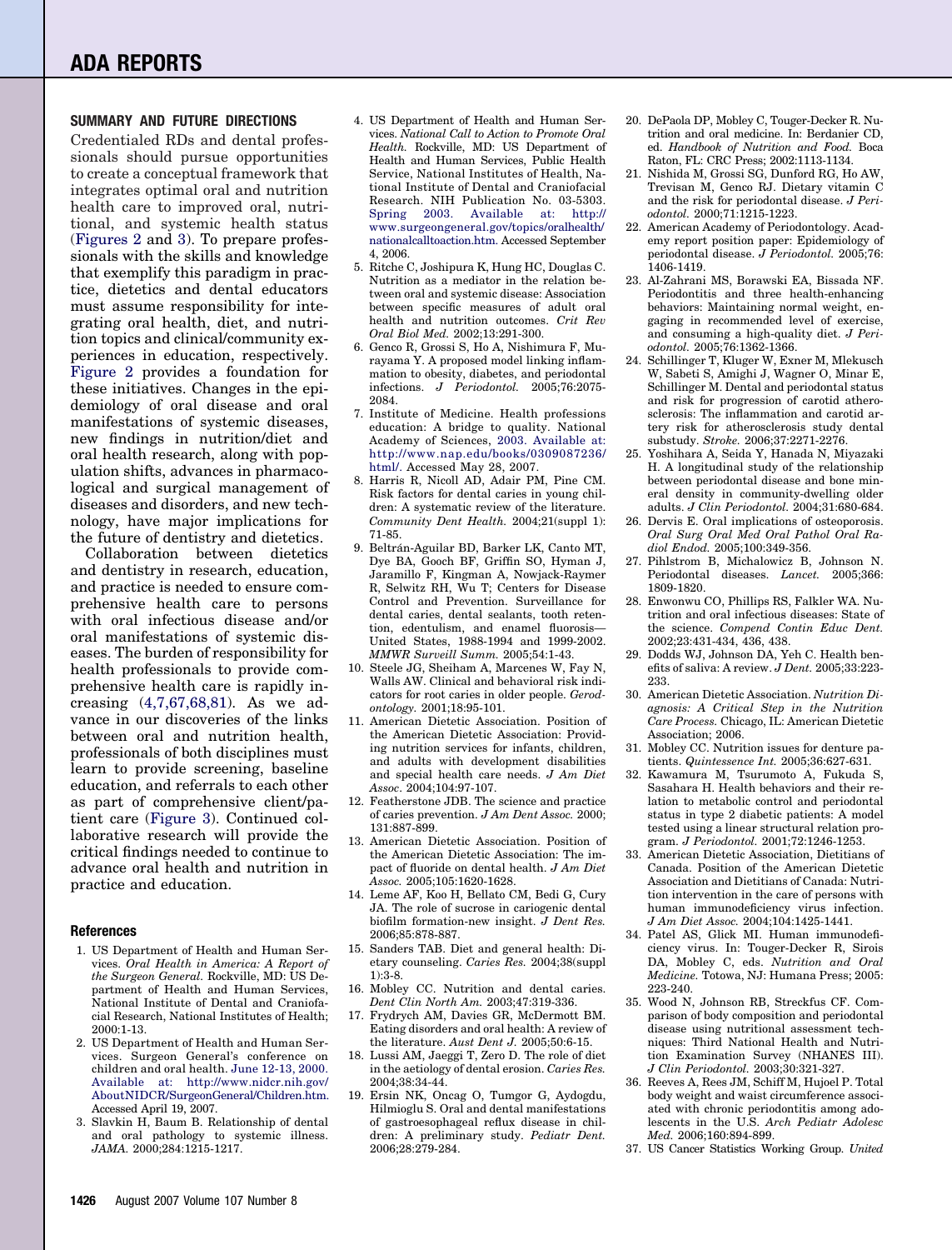### **ADA REPORTS**

<span id="page-9-0"></span>*States Cancer Statistics: 1999–2002 Incidence and Mortality Web-based Report.* Atlanta, GA: US Department of Health and Human Services, Centers for Disease Control and Prevention, National Cancer Institute; [2005. Available at:](http://www.cdc.gov/cancer/npcr/uscs/pdf/2002_USCS.pdf) [http://www.cdc.gov/cancer/npcr/uscs/pdf/](http://www.cdc.gov/cancer/npcr/uscs/pdf/2002_USCS.pdf) [2002\\_USCS.pdf.](http://www.cdc.gov/cancer/npcr/uscs/pdf/2002_USCS.pdf) Accessed May 28, 2007.

- 38. World Health Organization. *The World Health Report 2003—Shaping the future.* Available at: [http://www.who.int/whr/2003/](http://www.who.int/whr/2003/en/index.html) [en/index.html.](http://www.who.int/whr/2003/en/index.html) Accessed April 19, 2007.
- 39. National Institute of Dental and Craniofacial Research. *The Oral Systemic Health Connection.* Spectrum Series. Washington, DC: National Institute of Dental and Craniofacial Research; May 1999.
- 40. Pavia M, Pileggi C, Nobile CGA, Angelillo IF. Association between fruit and vegetable consumption and oral cancer: A meta-analysis of observational studies. *Am J Clin Nutr.* 2006;83:1126-1134.
- 41. Tavani A, Gallus S, La Vecchia C, Talamini R, Barbone F, Herrero R, Franceschi S. Diet and risk of oral and pharyngeal cancer: An Italian case-control study. *Eur J Cancer Prev.* 2001;10:191-195.
- 42. Lee MJ, Lambert JD, Prabhu S, Meng X, Lu H, Maliakal P, Ho CT, Yang CS. Delivery of tea polyphenols to the oral cavity by green tea leaves and black tea extract. *Cancer Epidemiol Biomarkers Prev.* 2004;13:132-137.
- 43. Ravasco P, Monteiro-Grilo I, Vidal PM, Camilo ME. Impact of nutrition on outcome: A prospective randomized controlled trial in patients with head and neck cancer undergoing radiotherapy. *Head Neck.* 2005;27:659-668.
- 44. Public Health Service, US Department of Health and Human Services. *Bone Health and Osteoporosis: A Report of the Surgeon General.* Rockville, MD: Office of the Surgeon General; 2004.
- 45. Dietrich T. Association between serum concentrations of 25-hydroxyvitamin D3 and periodontal disease in the US population. *Am J Clin Nutr.* 2004;80:108-113.
- 46. Taguchi A, Suei Y, Sanada M, Ohtsuka M, Nakamoto T, Sumida H, Ohama K, Tanimoto K. Validation of dental panoramic radiography measures for identifying postmenopausal women with spinal osteoporosis. *Am J Roentgenol* 2004;183:1755-1760.
- 47. Winkler M, Makowski S. Wound healing. In: Touger-Decker R, Sirois D, Mobley C, eds. *Nutrition and Oral Medicine.* Totowa, NJ: Humana Press; 2005:273-286.
- 48. Morais JA, Heydecke G, Pawliuk J, Lund JP, Deine JS. The effects of mandibular twoimplant overdentures on nutrition in elderly edentulous individuals. *J Dent Res.* 2003;82: 53-58.
- 49. Allen PF, Thomason JM, Jepson NJA, Nohl F, Smith DG, Ellis J. A randomized controlled trail of implant-retrained mandibular overdentures. *J Dent Res.* 2006;85:547- 551.
- 50. Feine JS, Lund JP. Measuring chewing ability in randomized controlled trails with edentulous populations wearing implant prostheses. *J Oral Rehabil.* 2006;33: 301-308.
- 51. Alvarez JO. Nutrition, tooth development, and dental caries. *Am J Clin Nutr.* 1995; 61(suppl 2):410S-416S.
- 52. Finnell RH, Shaw GM, Lammer EJ, Brandl KL, Carmichael SL. Bene-nutrient interactions: Importance of folates and retinoids

during early embryogenesis. *Toxicol Appl Pharmacol.* 2004;198:75-85.

- 53. Vargas CM, Ronzio CR. Disparities in early childhood caries. *BMC Oral Health.* 2006; 6(suppl 1):S3.
- 54. Nainar SMH, Mohummad S. Role of infant feeding practices on the dental health of children. *Clin Pediatr.* 2004;43:129-133.
- 55. Marshall TA. Diet and nutrition in pediatric dentistry. *Dent Clin North Am.* 2003;4:279- 303.
- 56. Glenny AM, Hooper L, Shaw WC, Reilly S, Kasem S, Reid J. Feeding interventions for growth and development in infants with cleft lip, cleft palate or cleft lip and palate. *Cochrane Database Syst Rev.* 2004;3: CD003315.
- 57. Majewski RF. Dental caries in adolescents associated with caffeinated carbonated beverages. *Pediatr Dent.* 2001;23:198-203.
- 58. Coombes JS. Sports drinks and dental erosion. *Am J Dent.* 2005;18:101-104.
- 59. von Faunhofer JA, Rogers MM. Effects of sports drinks and other beverages on dental enamel. *Gen Dent.* 2005;53:28-31.
- 60. Sohn W, Burt BA, Sowers MR. Carbonated soft drinks and dental caries in the primary dentition. *J Dent Res.* 2006;85:262-266.
- 61. American Dietetic Association. Position of the American Dietetic Association: Nutrition intervention in the treatment of anorexia nervosa, bulimia nervosa, and other eating disorders. *J Am Diet Assoc.* 2006;106: 2073-2082.
- 62. Sahyoun NR, Lin C, Krall E. Nutritional status of the older adult is associated with dentition status. *J Am Diet Assoc.* 2003;103: 61-66.
- 63. Marshall TA, Warren JJ, Hand JS, Xie X, Stumbo P. Oral health, nutrient intake and dietary quality in the very old. *J Am Dent Assoc.* 2002;133:1369-1379.
- 64. Bailey RL, Ledikwe JH, Smiciklas-Wright H, Mitchell DC, Gordon L, Jensen GL. Persistent oral health problems associated with comorbidity and impaired diet quality in older adults. *J Am Diet Assoc.* 2004;104: 1273-1276.
- 65. Moynihan P, Bradbury J. Compromised dental function and nutrition. *Nutrition.* 2001; 17:177-178.
- 66. Debusk R, Rigassio Radler D. Complementary and alternative medicine practices and their impact on oral and nutritional health. In: Touger-Decker R, Sirois D, Mobley C, eds. *Nutrition and Oral Medicine.* Totowa, NJ: Humana Press; 2005:143-166.
- 67. O'Neil EH; and the Pew Health Professions Commission. *Recreating Health Professional Practice for a New Century: The Fourth Report of the Pew Health Professions Commission.* San Francisco, CA: Pew Health Professions Commission; 1998.
- 68. Institute of Medicine. Dental education at the crossroads—Summary. *J Dent Educ.* 1995;59:7-15.
- 69. Commission on Dental Accreditation, American Dental Association. *Accreditation Standards for Dental Education Programs.* Chicago, IL: Commission on Dental Accreditation, American Dental Association. Available at: [http://www.ada.org/prof/](http://www.ada.org/prof/ed/accred/standards/predoc.pdf) [ed/accred/standards/predoc.pdf.](http://www.ada.org/prof/ed/accred/standards/predoc.pdf) Revised January 25, 2007. Accessed April 26, 2007.
- 70. Commission on Dental Accreditation. Commission on Dental Accreditation Introduction. The American Dental Association. Avail-

able at: [http://www.ada.org/prof/ed/accred/](http://www.ada.org/prof/ed/accred/commission/index.asp) [commission/index.asp.](http://www.ada.org/prof/ed/accred/commission/index.asp) Accessed July 6, 2007.

- 71. Touger-Decker R. Dannon Institute Award Lecture: Nutrition in dental and medical education: Innovation through curriculum integration. *Am J Clin Nutr.* 2004:79:198-203.
- 72. Commission on Dental Accreditation, American Dental Association. *Accreditation Standards for Advanced Specialty Education Programs in Periodontics.* Chicago, IL: Commission on Dental Accreditation, American Dental Association. Available at: [http://](http://www.ada.org/prof/ed/accred/standards/perio.pdf) [www.ada.org/prof/ed/accred/standards/perio.](http://www.ada.org/prof/ed/accred/standards/perio.pdf) [pdf.](http://www.ada.org/prof/ed/accred/standards/perio.pdf) Updated July 28, 2006. Accessed February 2, 2007.
- 73. Commission on Dental Accreditation, American Dental Association. *Accreditation Standards for Advanced Specialty Education Programs in Pediatric Dentistry.* Chicago, IL: Commission on Dental Accreditation, American Dental Association. Available at: [http://www.ada.org/prof/ed/accred/standards/](http://www.ada.org/prof/ed/accred/standards/ped.pdf) [ped.pdf.](http://www.ada.org/prof/ed/accred/standards/ped.pdf) Updated July 28, 2006. Accessed February 2, 2007.
- 74. Commission on Dental Accreditation, American Dental Association. *Accreditation Standards for Advanced Education Programs in General Practice Residency.* Chicago, IL: Commission on Dental Accreditation, American Dental Association. Available at: [http://](http://www.ada.org/prof/ed/accred/standards/gpr.pdf) [www.ada.org/prof/ed/accred/standards/gpr.](http://www.ada.org/prof/ed/accred/standards/gpr.pdf) [pdf.](http://www.ada.org/prof/ed/accred/standards/gpr.pdf) Updated July 28, 2006. Accessed February 2, 2007.
- 75. Commission on Dental Accreditation, American Dental Association. *Accreditation Standards for Dental Hygiene Education Programs.* Chicago, IL: Commission on Dental Accreditation, American Dental Association. Available at: [http://www.ada.org/prof/ed/](http://www.ada.org/prof/ed/accred/standards/dh.pdf) [accred/standards/dh.pdf.](http://www.ada.org/prof/ed/accred/standards/dh.pdf) Updated July 28, 2006. Accessed February 2, 2007.
- 76. Commission on Accreditation for Dietetics Education. *2002 Eligibility Requirements and Accreditation Standards.* Chicago, IL: Commission on Accreditation for Dietetics Education, American Dietetic Association; 2006:10-16. Available at: [http://www.](http://www.eatright.org/ada/files/2002_ERAS-Web-updated_8-06.pdf) [eatright.org/ada/files/2002\\_ERAS-Web](http://www.eatright.org/ada/files/2002_ERAS-Web-updated_8-06.pdf)[updated\\_8-06.pdf.](http://www.eatright.org/ada/files/2002_ERAS-Web-updated_8-06.pdf) Updated August 2006. Accessed September 26, 2006.
- 77. Mackle T, Touger-Decker R, O'Sullivan Maillet J, Holland B. Registered dietitians' use of physical assessment parameters in practice. *J Am Diet Assoc.* 2003;103:1632- 1638.
- 78. Rigassio Radler D, Touger-Decker R. Nutrition screening in oral health. *Top Clin Nutr.* 2005;20:181-188.
- 79. World Health Organization, Food and Agriculture Organization of the United Nations. Diet, nutrition and the prevention of chronic diseases. Geneva, Switzerland: World Health Organization; 2003. Technical Support Series #916. Available at: [http://whqlibdoc.who.int/](http://whqlibdoc.who.int/trs/WHO_TRS_916.pdf) [trs/WHO\\_TRS\\_916.pdf.](http://whqlibdoc.who.int/trs/WHO_TRS_916.pdf) Accessed October 5, 2006.
- 80. Trujillo E, Davis C, Milner J. Nutrigenomics, proteomics, metabolomics, and the practice of dietetics. *J Am Diet Assoc.* 2006;106: 403-413.
- 81. US Department of Health and Human Services. *Healthy People 2010: Understanding and Improving Health.* 2nd ed. Vol I and II. Washington, DC: US Government Printing Office; 2000.